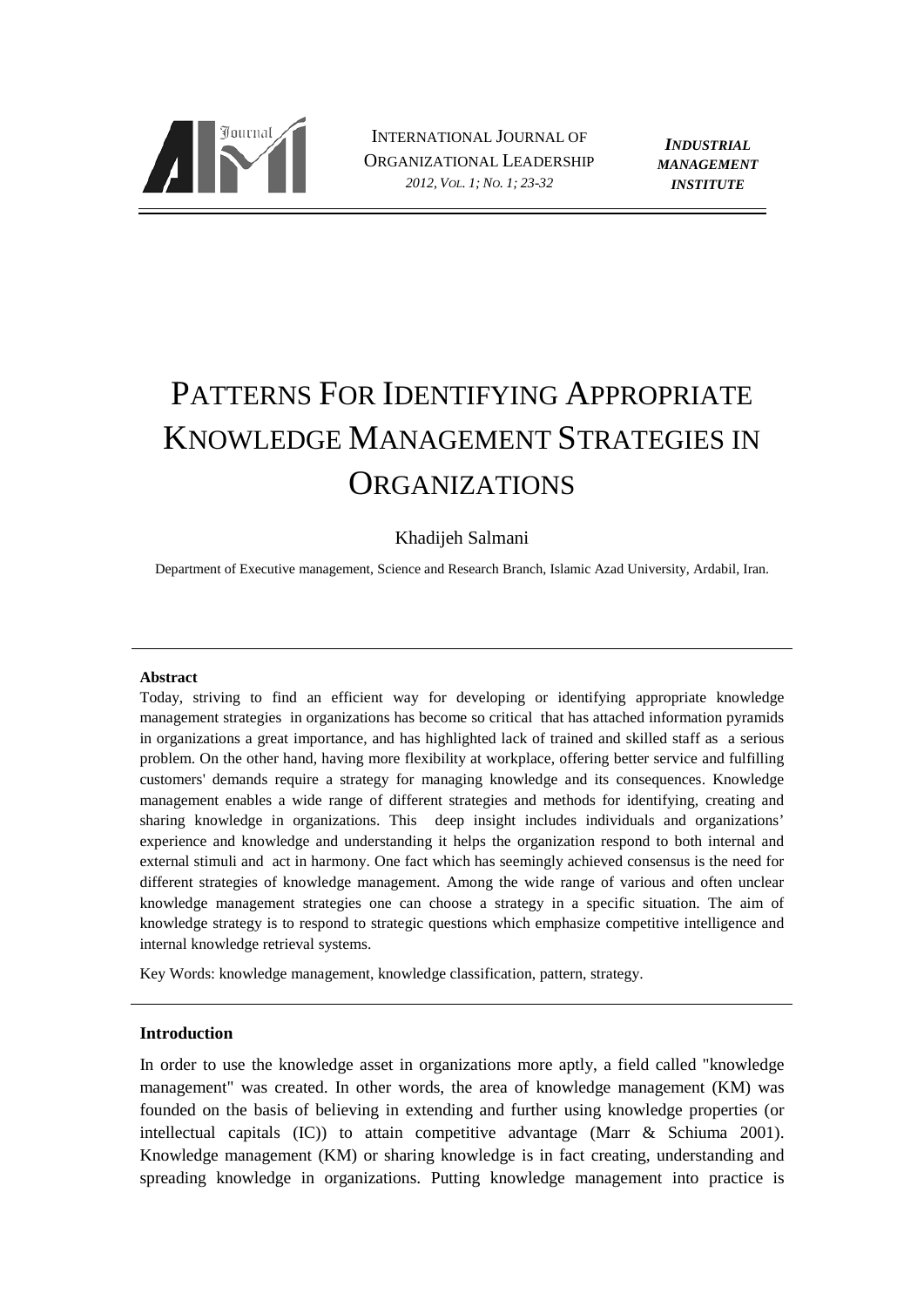actually an effort to benefit from the knowledge through which persons in organizations can accomplish the organization's mission (Mc. Inerne 2002). Erickson believes a company can reduce its rivals through using special knowledge, information or data and can hence better prognosticate anti-competitive measures (Andreou & Bontis 2007).

HCG (Harvard Computing Group 1998) holds that knowledge management systems let the organization store, diffuse and utilize others' information and experience, and that the aim of knowledge synthesis is improving business activities. It can be said that in modern knowledge age the organization will not survive unless it applies a strategy to exert influence on its properties. Plenty of strategies are suggested in knowledge management cycle. The term "knowledge management" is designed and used for creating and increasing intellectual properties and exchanging them within organization in a wide variety of activities. In fact, it is the very knowledge management on which consensus has been reached. Knowledge management can play an important role as an ingenious plan for the processes, instruments, structures and etc. with the purpose of reviving/renewal and sharing knowledge through improving the use of intellectual capitals of each structural, human and social elements (Seemann et al. 1999).

#### **Knowledge Classification Based on Nunaka and Takuchi's Matrix**

Classifying knowledge in optimum ways is a controversial issue (Beckman1999). Some classifications that can be useful are based on a synthesis of knowledge accessibility (the place where knowledge is stored and the form in which it is stored) and evolution (the flow of knowledge from one place to another and from one form to another). This viewpoint set the scene for the spiral analysis and interpretation of knowledge by Nunaka and Takuchi. It also occurs as an information model ("I-Space") of Boisot's extended model in course of knowledge reform in an innovation and learning… (Nunaka & Takuchi, 1995). A widely accepted approach to knowledge classification is knowledge matrix from the viewpoint of Nonaka and Taekuchi. This classified knowledge matrix is either explicit and implicit, or individual and team-based. Nunaka and Takuchi interpreted the processes of the transformation of knowledge from one form to another as:

- Getting socialized (implicit to implicit): makes an individual get the implicit knowledge either directly from others or through shared experiences, observation and imitation.
- · Explicit suggestion (implicit to explicit): through expressing implicit knowledge in explicit and clear concepts.
- Synthesis (explicit to explicit): through cooperation of a set of concepts while considering the different inputs of explicit knowledge.
- Centrality (explicit to implicit): through a process of learning and performing it or through observations, experiences and documents.

In the process of creating organizational knowledge Nonaka and Takeuchi's model acts as a space wherein knowledge is strengthened in four ways. The knowledge is enhanced within the organization and on levels higher than individuals or groups inside the organization and even moves within the organization.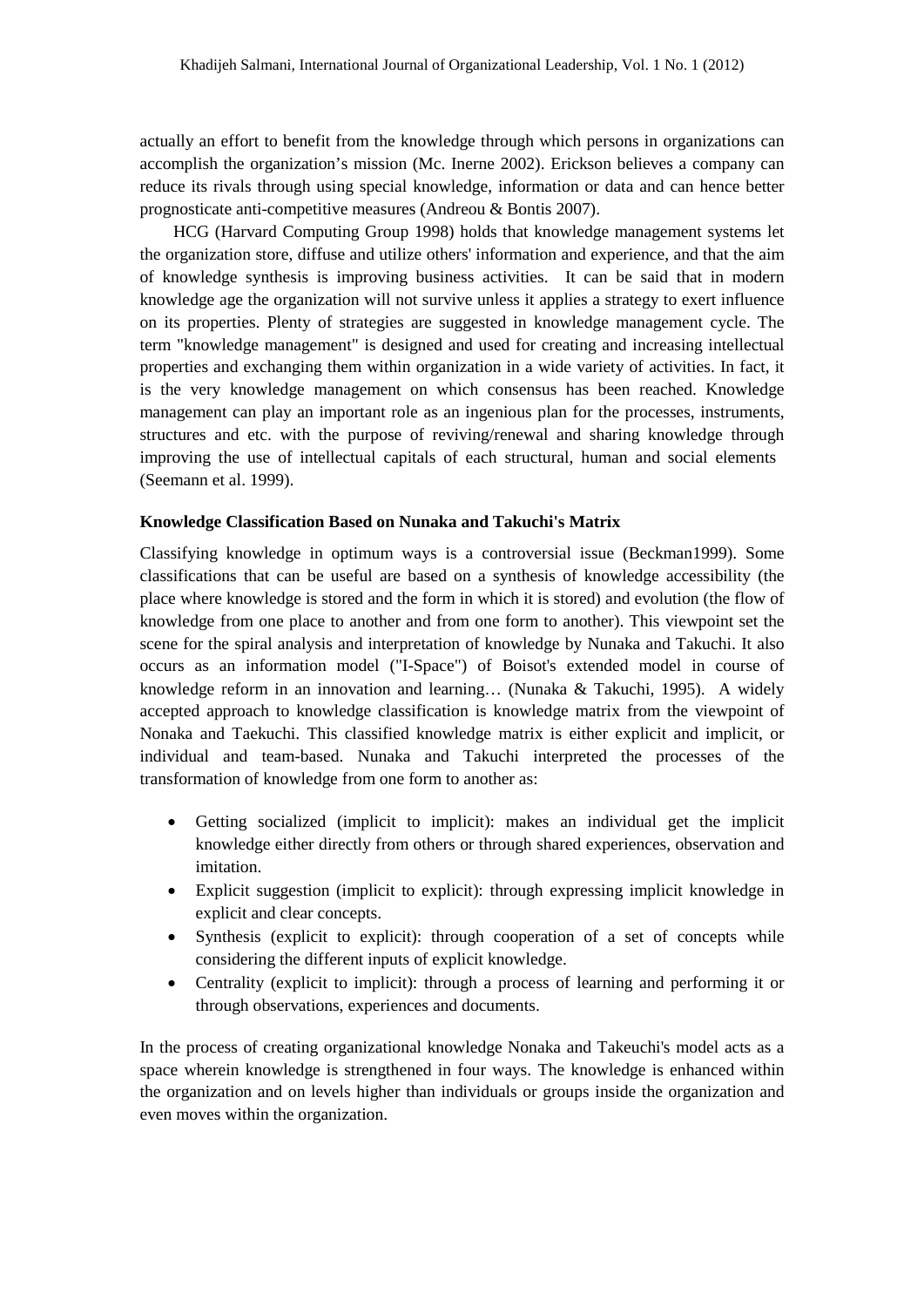# **Second Classification of Knowledge: Boisot's I-Space**

Boisot (1998) developed the extended model of knowledge property in an effort to complement Nonaka and Takeuchi's theory, but the Boisot's model introduces some other dimensions (Boisot, 1998). For instance, in his model, "abstraction" means that we can generalize knowledge to different situations. Such classification allows for a more detailed flow, transfer, and analysis. In Boisot's model, one can define knowledge supply in a threedimensional space from uncodified to codified, from concrete and absolute to abstract, and from undiffused to diffused. He then uses Social Learning Cycle (SLC) in the space of knowledge flow model which is comprised of six stages:

- 1. Scanning: spreading available data (diffusion)
- 2. Problem-solving: solving problems of structure and giving coherence to it (knowledge is codified).
- 3. Abstraction: the new insight is generalized to a wide range (the knowledge becomes more abstract).
- 4. Diffusion: the new insight toward the target community is shared in an abstract and codified way (knowledge is propagated).
- 5. Absorption: the new or newly-codified insight is used in new experiences of learning process (the absorbed knowledge leads to some new behaviors and in fact becomes tacit or implicit).
- 6. Impacting: the abstract knowledge is lodged in concrete behaviors. For example, the principles and behavioral patterns take ancient form (knowledge becomes concrete).

In Boisot model, interesting programs develop from thermodynamic rules, i.e. the knowledge supply is very abstract, codified and undiffusible.

# **I-Space Model Knowledge Properties (the minimum level of abstraction, codification and diffusion)**

This thermodynamic comparison alludes to the elusive and dynamic nature of knowledge. It seems that something is happening in this cycle and the data are filtered for the production of meaningful information. And then this abstract and coherent information can help with production of knowledge. As knowledge is used in different situations, the new experiences enter the new cycle of knowledge creation in the form of undiffused experience as well as produced data. It can be concluded that in both models, i.e. Boisot's and Nonaka and Takeuchi's, the properties of knowledge in organizations are always changing and follow an upward process. Organizations are live beings that should always adjust themselves to their environment. It means, knowledge management strategies should always progress in the appropriate and determined time and should improve their knowledge, i.e. should enter the new stage through organizational learning cycle. The amount and rate of change in this cycle vary from one part to another In a way that the rate of completion of new knowledge may be high in one part while in some other parts it is really low.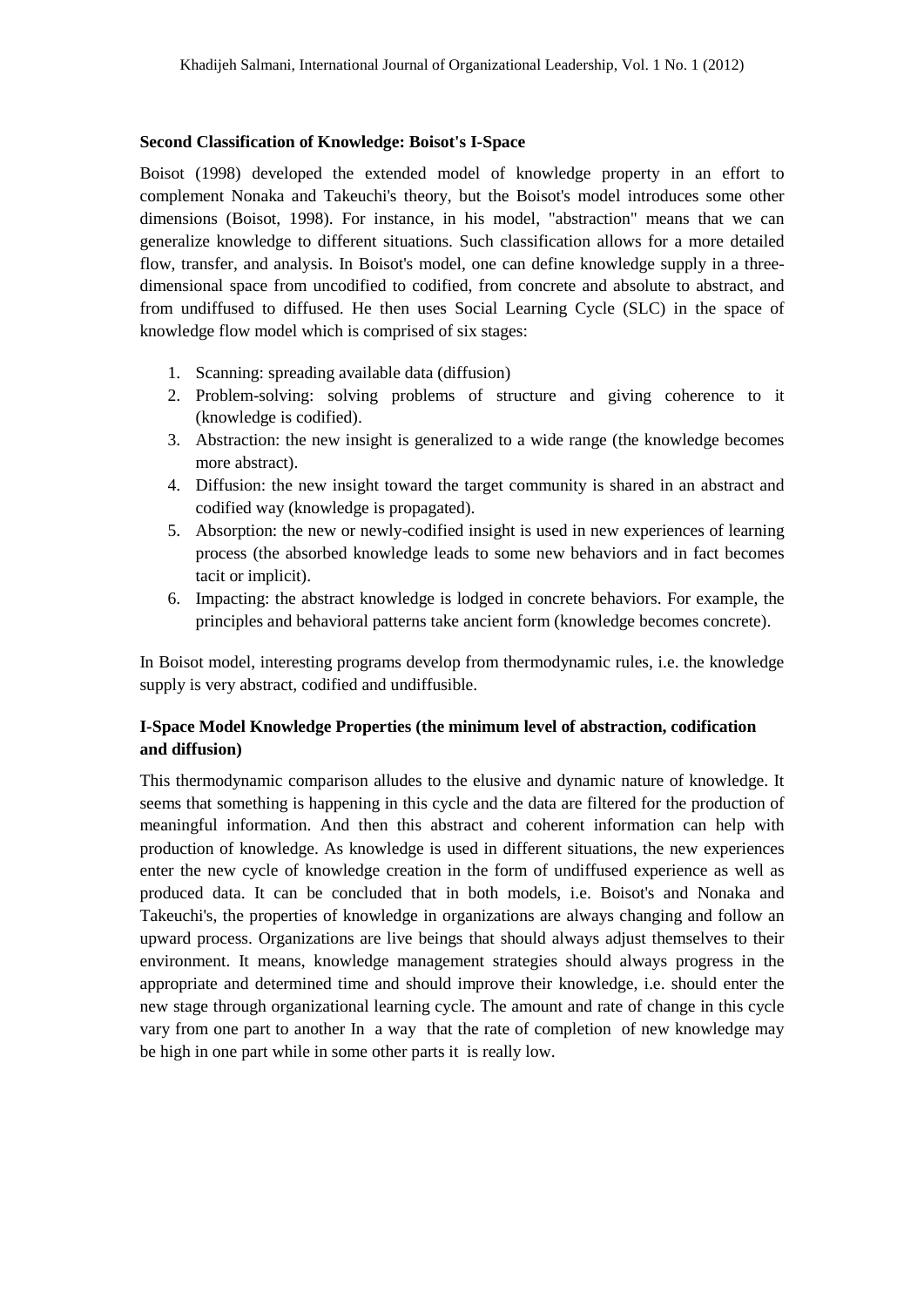# **Classification Based on Business Process: an Investigation of Determining International Barter Criteria (APQC)**

Karl Wiig and APQC (American Productivity and Quality Center) have considered six strategies for knowledge management that reflect the essence, strengths and relevant methods of involved organizations (Wiig 1997& Manasco 1996).

- Knowledge strategy as business strategy: is a large-scale investment approach where knowledge is often considered as a product.
- Intellectual asset management strategy: puts emphasis on within-company assets that may be completely abused.
- · Strategy of personal knowledge asset responsibility: encouragement and support for every single employee to extend his/her knowledge skills and share their knowledge asset with others.
- · Strategy of knowledge creation: accentuates innovation and creation of knowledge through the system of research and development. The way it can contribute to prospect through determining and shaping the routes is consented by market leaders.
- Strategy of knowledge transfer: knowledge transfer is the best way to improve quality and operational profitability.
- · Focus on customer knowledge strategy: with the aim of understanding and exactly responding to the very needs of customers.

# **Binney's Spectrum of Knowledge Management Approaches**

Nickols (2000) suggests that Nonaka and Takeuchi should have focused on declarative knowledge or its procedures. In the classification of knowledge management approaches spectrum it is suggested that this spectrum can complement the different methods discussed in previous sections sufficiently, thoroughly and usefully. In a framework, Binney (2001) presented the spectrum of knowledge management under the title of knowledge management instruments for helping the organization and evaluation of situations in which knowledge management terms are used.

His emphasis on knowledge management activities is classified into six categories:

- · Transactional Knowledge management: knowledge is included in technology. Analytical knowledge management: knowledge is derived from external information sources, and normally, its focus is on information related to customers.
- · Asset management of knowledge management: Managing the asset of knowledge (which is often created as a by-product of business) is explicit and can be recycled in a variety of ways.
- · Process Knowledge management based on business: codification and improvement of business policies and sharing the improved policies within the organization.
- · Developmental knowledge management: developing ability and knowledge in organization members through training the staff.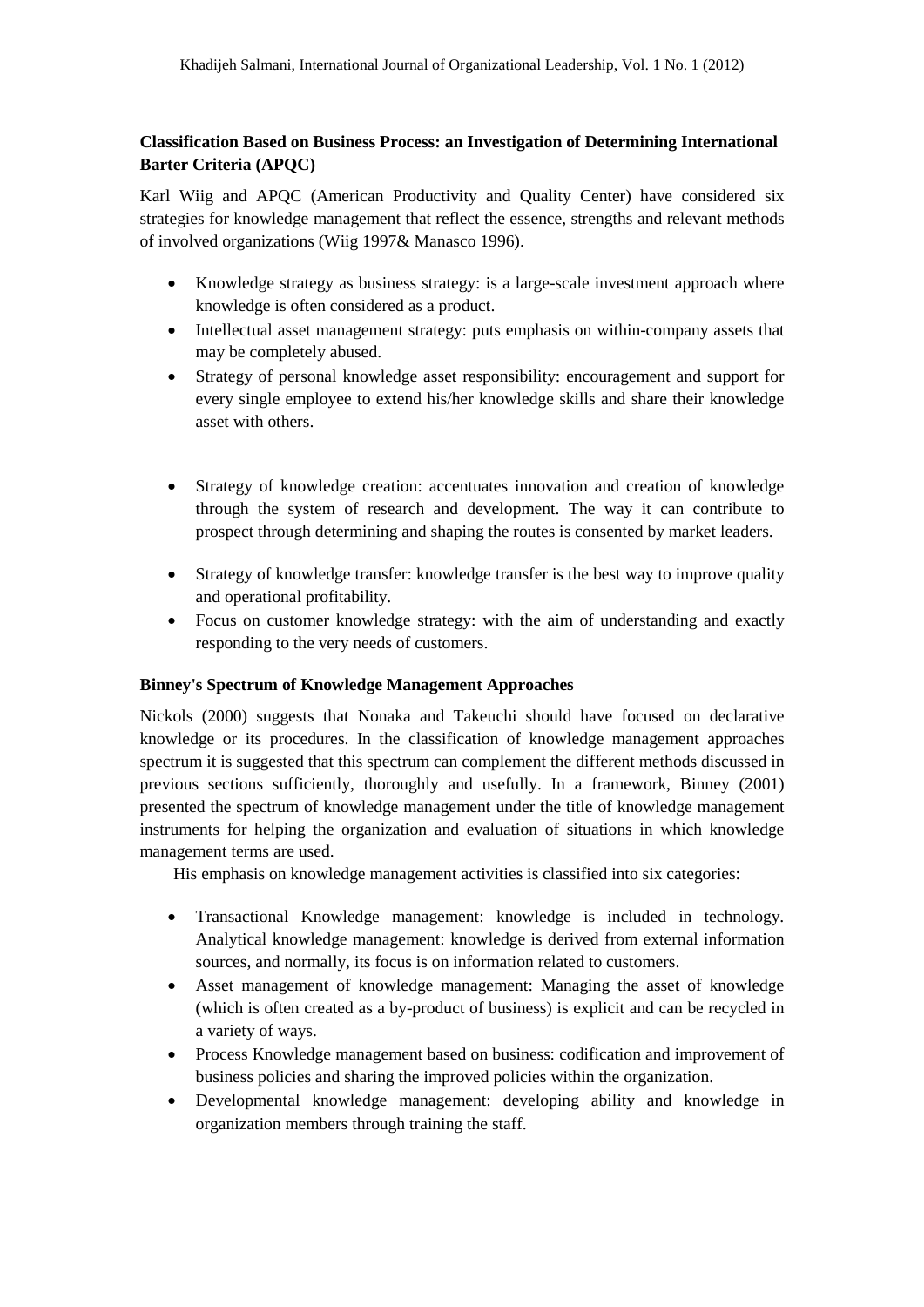Innovation/ creation knowledge management: improving the environment and creating new knowledge for example through R  $\&$  D and via forming teams in different fields.

## **Knowledge Management Background**

Plenty of investigations in the area of knowledge management are carried out by different researchers and published in different journals, but Davenport and Cronin (2000) have described knowledge management commitment in three areas: a) librarian and scientific information (KM1- information management is another name for knowledge management). b) Process engineering (KM2- business process, ontology and managing the way of knowledge formation). c) Organizational theory (KM3-knowledge as a source and ability to turn implicit knowledge into explicit within the framework and atmosphere of organization). The purpose of presenting these three frameworks of knowledge management is to provide a means for analysis and interpretation and study of tensions that might exist in the organizations committed to knowledge management. There are different interpretations of knowledge management in different areas. The results indicate that there are different changes in these three areas of knowledge management. Knowledge management is not information management. However, information management is a subset of knowledge management and thus includes a variety of ways in which knowledge can be used within the organization's boundaries.

#### **Knowing two Important Approaches in Knowledge Management Strategy**

According to Wiig (1997) knowledge management is an explicit and systematic process for creation, renewal and activation created for the purposes of magnifying and restoring basic and useful knowledge. Different researches are conducted on proposing typology for management strategies which can reflect different knowledge management processs (Wiig,1997). Through studying professional companies and relationships between management and Hansen et al.'s (1999) valuable information, two major strategies of companies are characterized: codifying approaches and personalizing knowledge management. The difference between these two strategies arises from their tendency toward knowledge. One believes in the concreteness and separation of knowledge from human forces, but the other one does not believe in the significance of such segregation. The main concept of knowledge formation comes from management debates. These two major knowledge management strategies are not specific to one profession or industry (Wiig 1997& Hansen et al. 1999).

# **tCodification Approach**

In knowledge management codification approach an electronic system encodes and stores a document and allows for its diffusion and reuse. Competitive strategies, for those components which are suitable for codification approach, can be specified by commodity strategy. The commodity strategy places great importance on economical aspect of reuse.

Initial investment in extracting, codifying and reporting knowledge for important processes and applying knowledge to resolve many of analogous issues ultimately lead to knowledge in large scales. Many users utilize knowledge without having contact with the major source of expertise. In order for knowledge codification strategies to succeed, the processs which knowledge of a company looks for managing are identified with their all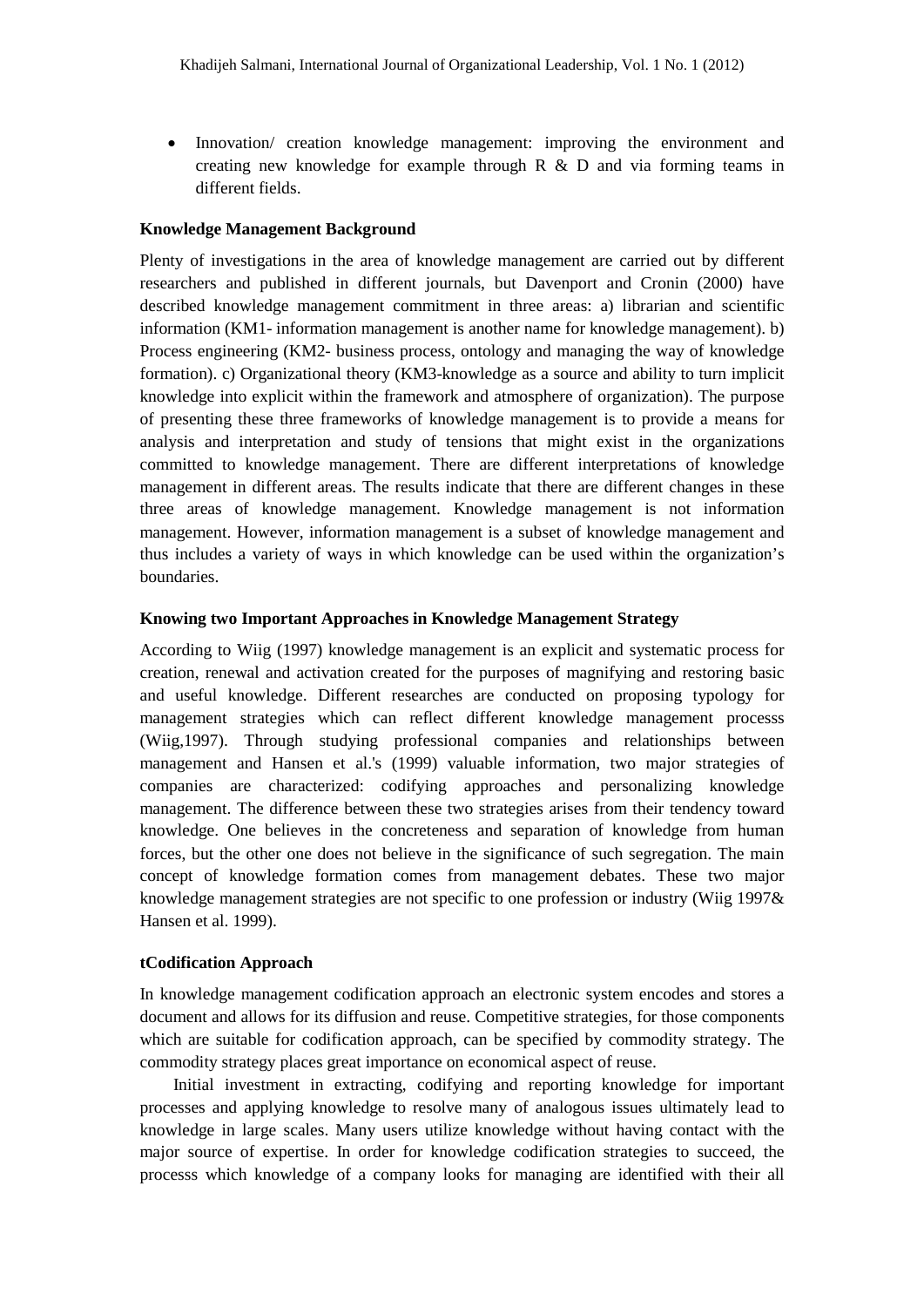concomitant internal and critical profits for business. Knowledge management includes great amounts of energy and organizational resources, and due to lack of diagnosis it cannot provide background for anything. In other words, these two approaches come from two different fundamental knowledge theories. Codification approach expresses awareness of an external issue that can be transferred to experts while in personalization approach it is observed that this awareness is separable from the quality of the experts. Each of these observations reflects a different concept of knowledge management trends. Stratification strategy which is codification approach of knowledge strategy is for supplying and reuse of large quantities of library knowledge. While personalization approach focuses on the facilitation of using experts for improving the discussions. These two approaches to knowledge management are more comparable with issues such as strategy for the inclusion of knowledge management, information technology requirements, employment of human resources and policy setting. An organization's decision in choosing major knowledge management approaches is a function of organization's business core, meeting the needs: advanced technology, crisis trends and organization's culture. The knowledge management strategy chosen by the company should include its business strategy.

# **Personalization Approach**

Facilitating the improvement of information and personal communication systems is the core of knowledge management approach in organizations. Therefore, organizations can change their ideas and properties through communication and socialization. For companies interested in codification approach a new strategy can be determined. A new strategy approves economical instead of repeated uses of the same expert. The issue of customer is not an example of a generic issue, and in finding a generic solution to a problem the purpose of newly-founded strategy is not to invest once and use several times. Instead, the company usually uses small cohesive expert groups. So, personalization strategy focuses on experts and the thought of newly-founded human resources.

Developing basic relationship for facilitating communications and changing ideas among human resource experts is the main issue in information systems dependent on knowledge management. Since we still need human expertise to access necessary information and data for processing information, it is not clear yet how knowledge can be codified and stored and how these information and data can be accessible for retrieval and reuse to either human or automatic system users. Selecting and implementing a chosen approach is not always a direct, straightforward duty. Managers' competition for selecting appropriate codification and personalization approaches is accompanied by careful evaluation of the conditions, and this prevents from undergoing other processes. These processes come from several sources, including: the complexity of the domain of the problem and a professional technical coverage which is limited to non-technical staff. Put differently, to select and implement knowledge management successfully we need to identify and spread it (Wong & Tiainen, 2004).

# **Knowledge Management Strategy: Models, Designs and Concepts**

- Neto (2005) believes that knowledge management system is written as a unified concept. Three frameworks support his viewpoint:
- The strategic conceptualization of knowledge and information; Suggested by Choo (1998) as a competitive factor for society and organization.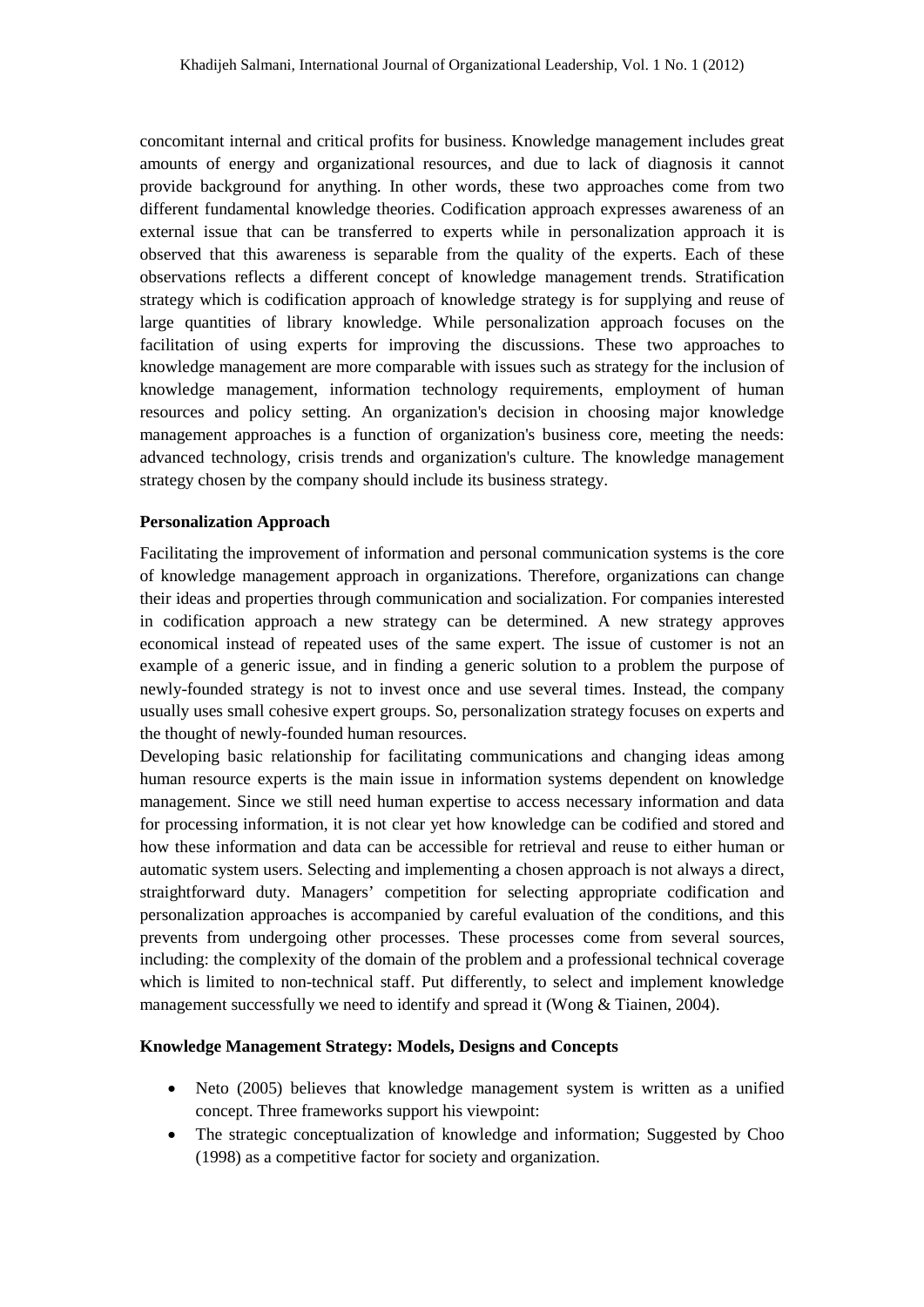- The concept of creating an atmosphere of tactical or strategic knowledge in organizations or situations for using the best information available in the organizations proposed by Wong et al.
- Introducing a strategy at an operational level through different management methods and information technology tools sensitive to relationships, called "knowledge management umbrella". This knowledge management umbrella used as a metaphor for ideas, thoughts and methods of management and IT, is used within the organization in many areas as a tool related to knowledge and information. It is essential that issues such as "management of strategic information", "competitive intelligence", "organizational learning" and intellectual capitals… to be highlighted. This is the same conflict among teams which brings about creation of a theoretical framework designated as "knowledge management".

# **Strategic Meaning of Knowledge and Information in Organizations**

According to Choo (1998) organization's knowledge is in the hands of those who use organization's information strategically in three stages: a) sense-making b) creating knowledge, and c) decision-making.

- Sense-making: the objective is to be able to let organization members have a mutual and shared understanding of whatever goes on in the organization. Strategy is more reflected in organization's mission, prospect, values and culture. It provides the members with opportunity to visualize the meaning of their work and life and have an ambitious and challenging prospect of future. Communicating, using knowledge and improving it are of high importance in making sense of organization's goals. The new objectives are adjusted to the pre-determined goals of the organization in the long run, and through changing the information and prospective activities create dynamism and prosperity in the organization and let the changes, methods, procedures, customers' scenarios, suppliers, competitors and other persons and the external environment to be understood. Organizations continually face difficulties such as increase of uncertainty and complicated dimensions of management. Organizational designs which receive no clear answer involve competitors, competitors' social intelligence, environment, scientific researches in the market and similar activities.
- · Creating knowledge: it is a process which lets the organization obtain and create improved or organized information through learning in order to create new knowledge. The new knowledge in itself helps the organization extend new abilities and capabilities, offer new service and products improve and design repeated processes for organization. Creating organizational knowledge is in fact strengthening knowledge by people based on the conditions that should be offered or activated in organization. In this regard, knowledge management actually means visualizing the prospect as well as a new interpretation of knowledge as the source of abilities in managing knowledge.
- Decision-making: in Choo's model, the company opts for the best among the acceptable choices, and those that are closer to the objectives and strategy of organization. According to rationality principle of Mars and Simon (1975) decisionmaking process is a limited action. It is inferred from the theory of Choo, Mars and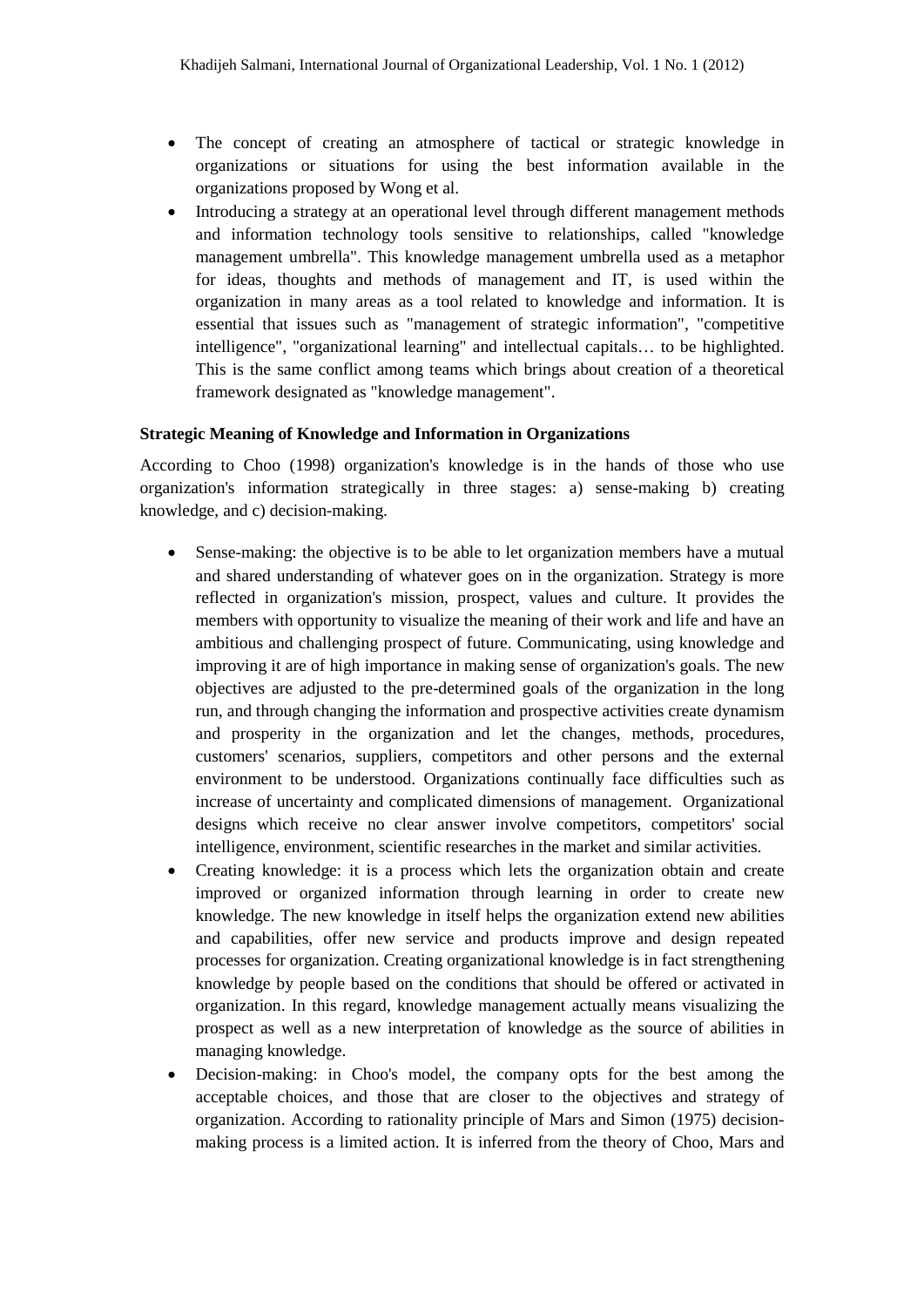Simon that in some decision-makings, in quest for an optimal solution, an alternative satisfactory, and apt enough solution can be arrived at (Simon1975).

#### **Making Connections between the Two Strategies**

According to King (2001) knowledge management strategies have close relationship with organizational learning strategies. Through amalgamating their concepts, it can be said that organizational learning is attained by knowledge management strategies. King helps understand the issue that knowledge management strategies induce an increase in organizational learning. On the other hand, it is said that senior manager's strong support for strategy leads to an increase in organizational learning and reinforcement of knowledge management strategy. Cohen (1997) in a report states that top managers' support has great effects on strengthening internal culture of an organization, and in the quest for attaining the purposes and values of the organization, it can share perspectives through creating the best situation.

#### **Some strategies required in knowledge management approach**

- 1. Senior management's support: as mentioned before, for optimal implementation of the top knowledge management strategy, knowledge management support is needed. Senior managers should be involved in the exchange of implicit knowledge between the communities of knowledge. Through consistently supporting peer groups in organization and rewarding them, they can assist in sharing the information all over the organization. Through interventions in such processs senior managers actually facilitate the creation of common values within the organization. They trigger production of new ideas and increase of valuable intellectual assets in organization by creating an atmosphere wherein normal business processes consistently improve.
- 2. Common values: common values arising from organizational culture are important for increasing organizational knowledge in the form of knowledge management strategies. To increase organizational learning, the right structure makes a set of common values for developing effective knowledge management strategies. Senior managers should reward change agents in the organization and those staff who regularly take part in sharing knowledge and promoting organizational learning.
- 3. Peer groups: peer groups should play some role in sharing knowledge in organizations. One important feature of the organization's knowledge management is that organizational learning should be established and promoted through building relationships and group communications. Management should be cognizant of knowledge hoard by those staff that have key information, and through encouragement and rewards persuade them to impart their knowledge to the whole organization.
- 4. Quality management and constant process improvement: quality management strategies ISO9000 are powerful tools for knowledge management as a knowledge strategy which is specially a transformer of tacit knowledge into codified knowledge. ISO9000 standard methods are carefully performed by staff in their routine tasks. When methods of a process are well-documented, the organization should study systematic processes and improvement of daily activities in order to identify the opportunities. Process improvement includes consistently studying existing processes and trying to diagnose new and better ways for managing business.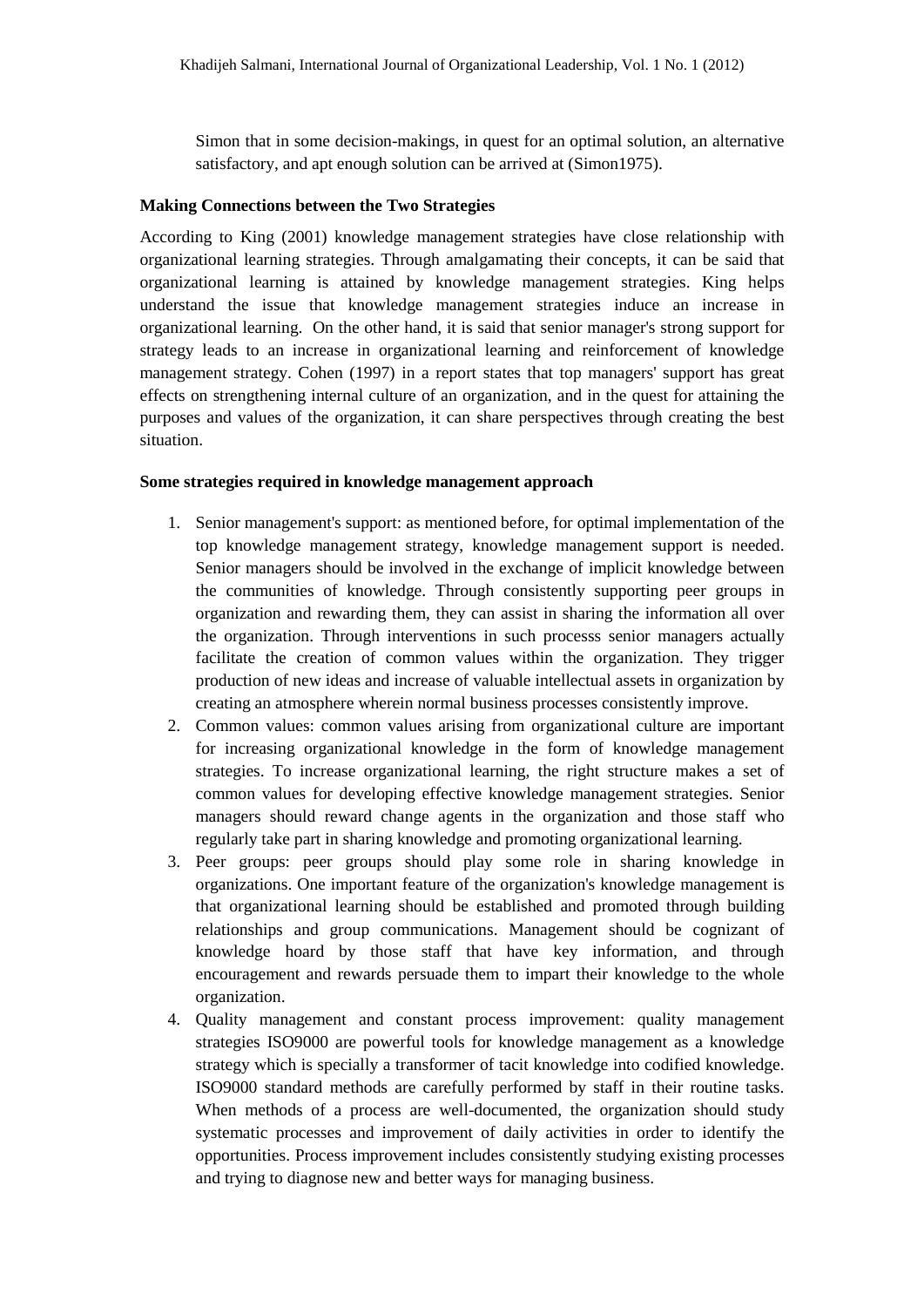5. Innovation: after common values, peer groups, quality management and consistent improvement of process, innovation can be a bridge for knowledge management strategy. Innovation in knowledge management strategy is of paramount value. The new idea created by the staff should be valued by the organization. Expressing and sharing ideas within the organization should be part of the organizational culture. Peer groups should also be allowed to express and share new implicit knowledge with other members and be assured that their new and brilliant ideas will be implemented. Consistent improvement of processes regularly encourages organization members to create new ideas and value for the organization. Members whose ideas are of value to the organization should be rewarded.

# **Strategy of Knowledge diffusion Mechanism**

The extent, to which knowledge can be transferred to other organizations voluntarily or involuntarily, through overflowing, depends on the nature of the knowledge used. Explicit or structured knowledge is simpler to use and is likely to become available to the competitors (Boisot, 1998). Therefore, the best thing to do is to use structured knowledge rather than diminishing the value of that knowledge by transferring it to the rivals without supervision. The strategy of blocking knowledge by legal means such as registering innovations, copyright for or concealing knowledge however, can somewhat prevent from knowledge diffusion to competitors. But more profits can be attained in the long run through choosing sharing strategy in environment (Boisot, 2003). In studying organizational behavior, to select in a strategic way the mechanism of guiding evolution in a group of organization should be considered by each single company. In a simulated model we can examine how some knowledge management strategies can be selected and a group of companies or organizations can be affected.

Knowledge management strategies are very complicated and diverse, and due to social complexities and experiential problems, the features of the real world cannot be incorporated into a simulated model. And undoubtedly the simulated model is always simpler than existing realities. In this simple example there is an attempt to show the key features of the study as much as possible. Therefore, only two dimensions of company's knowledge management strategies about people's behavior are analyzed.

- 6. First stage: Structuring knowledge based on factors applied in it. Structured knowledge has an easy process of transfer in database and documents conditioned that the code and abstract designs of knowledge take on a common structure.
- 7. Second stage: Transfer of feelings or values. Face-to-face interaction usually needs a wider bandwidth which is related to all non-verbal communication methods.

# **Conclusion**

Structured knowledge can be easily used and shared. Leakage of knowledge is easy, but extracting its value is difficult. Totally speaking, the probability that knowledge can be considered as asset depends on its level of diffusion. It means, to some extent, companies and organizations codify and apply both structured and unstructured knowledge. Companies can use structured or less structured strategic knowledge based on their priorities. Without question, companies, with their different abilities and capacities, can find knowledge asset in vaying degrees. The second knowledge management strategy is blocking its diffusion.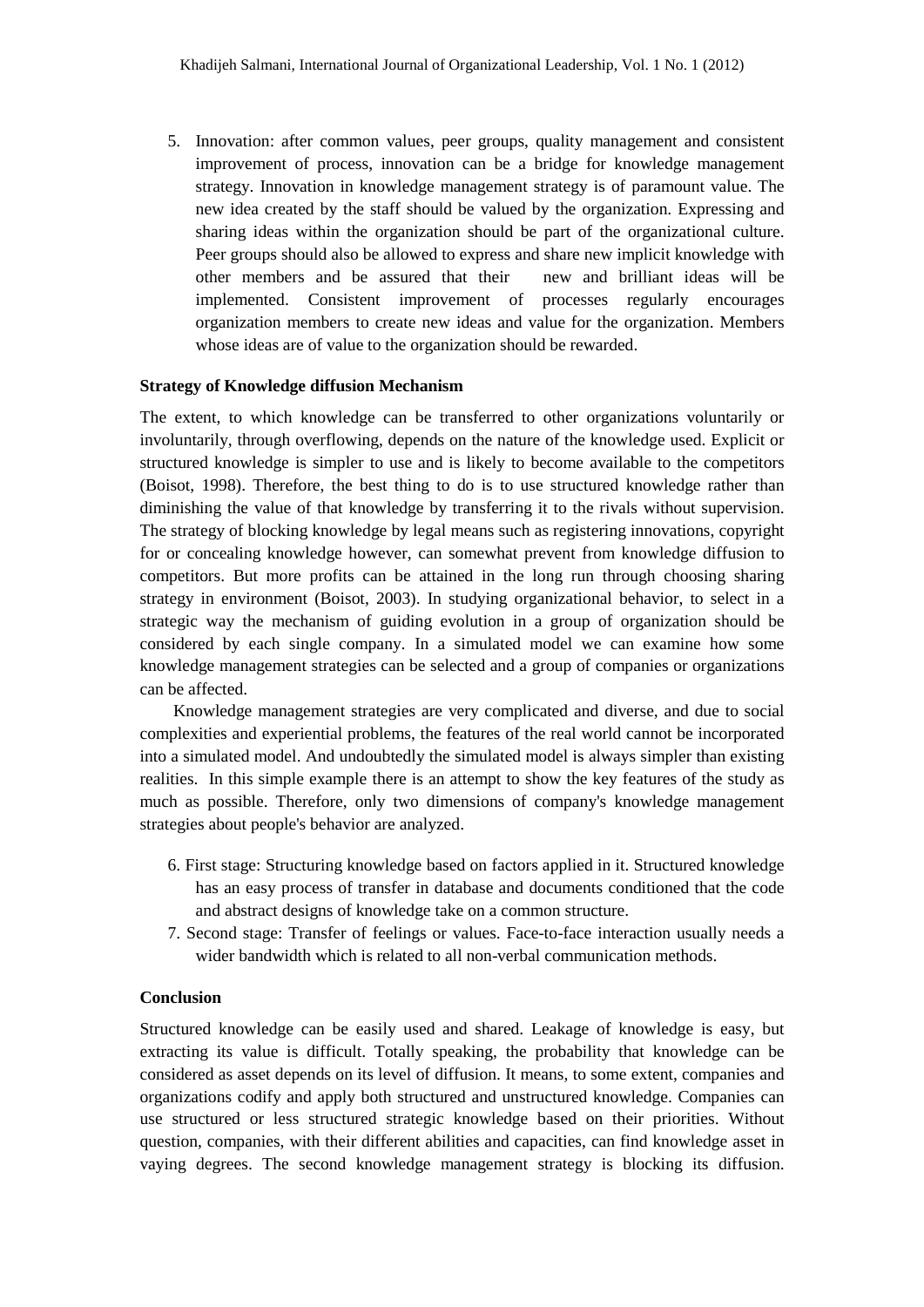enterprises or companies can control the knowledge as a free flow and without any obstacles to their own benefit through adopting a strategy with the aim of blocking knowledge via tools such as registering invention , creating patent law/copyright or concealing and hence influence the market.

#### **References**

- Alvarenga, Neto R. (2005), "Gestão do conhecimento em organizações: proposta de mapeamento conceitual integrative", Doctoral thesis in Information Science. Belo Horizonte: PPGCI, Escola de Ciência da Informação da UFMG.
- Andreou, A. and Bontis, N. (2007) , "A Model for Resource Allocation Using Operational Knowledge Assets," The Learning Organization, Vol. 14, No. 4, pp 345-374.
- Beckman T.J., (1999),"The Current State of Knowledge Management, in the Knowledge Management Handbook", ed. J. Liebowitz, CRC Press.
- Binney D.(2001). ,"The knowledge management spectrum-understanding the KM landscape, Journal of Knowledge Management", 5, 1, 33-42.
- Boisot M.H.(1998)., "Knowledge Assets: Securing Competitive Advantage in the Information Economy", Oxford University Press.
- Boisot, M.H. and Canals, A.(2003). "Modeling knowledge‐based economic processes: A simulation approach". Paper presented at OKLC 2003, April 13‐14, 2003, Barcelona.
- Choo, C. (1998). "The knowing organization: how organizations use information for construct meaning", create Cohen, Don. Managing Knowledge for Business Success. The Conference Board, 1997, Report Number 1194-97-CH.
- Davenport, E. and Cronin, B.(2000). "Knowledge management: semantic drift or conceptual shift?" Journal of Education for Library and Information Science, 41 (4), 294-306.
- Hansen, M. T, Nohria, N. and Tierney, T.(1999). "What's Your Strategy for Managing Knowledge?", Harvard Business Review(March-April): 106-116
- Harvard Computing Group, (1998),"Knowledge Management and Return on Investment", Vol.1, N.2
- King, R. (2001), "Strategies For Creating A Learning Organization", Information Systems Management, 2001, Vol. 18, Iss. 1, pp.12- 20.
- Kruger, E.(2007), "Formulation of a Strategic Knowledge management maturity model, Internet. knowledge and make decisions". New York: Oxford Press.
- March, J.and Simon, H.(1975). "Limites cognitivos da racionalidade". Teoria das organizações. Rio de Janeiro:Fundação Getúlio Vargas.
- Marr, B. and Schiuma, G. (2001) "Measuring and Managing Intellectual Capital and Knowledge Assets in New Economy Organisations", in Bourne, M. (Ed.), Handbook of Performance Measurement, Gee, London.
- McInerne, c. (2000), "knowledge management the dynamic Nature of knowledge", journal of the American Society for Information Science and Technology, 53(12):1009–1018,
- Nickols ,F. ( 2000), "The Knowledge in Knowledge Management", The Knowledge Management Yearbook 2000- 2001, ed. J.W. Cortada and J.A. Woods, Butterworth-Heinemann, 12-21.
- Nonaka I. and H. Takeuchi, (1995), "The Knowledge-Creating Company: How Japanese Companies Create the Dynamics of Innovation", Oxford University Press.
- Nonaka, I. (1991). "The knowledge creating company", Harvard Business Review 69 (6 Nov–Dec): 96–104.
- Seemann P., D. De Long, S. Stucky and E. Guthrie, (1999), "Building Intangible Assets: A Strategic Framework for Investing in Intellectual Capital", Second International Conference on the Practical Applications of Knowledge Management (PAKeM99), 21-23 April.
- Wiig, K.(1997). "Knowledge Management: Where Did It Come From and Where Will It Go?", Expert Systems with Applications, 13, 1, 1-14
- Wiig, K. (1997). "Knowledge Management: Where Did It Come From and Where Will It Go", Journal of Expert Systems with Applications 1997 (Fall).